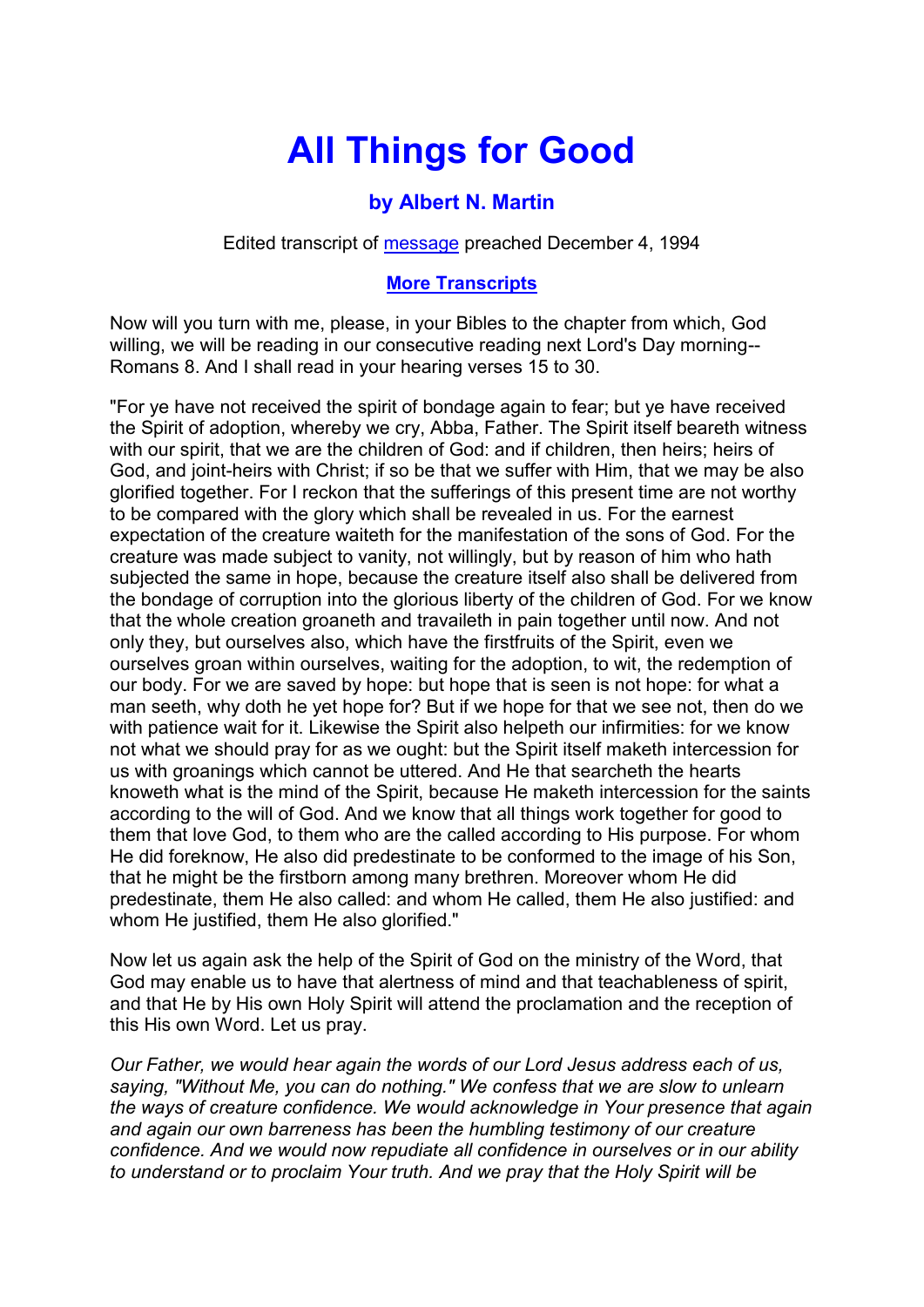## *present in our midst, enabling preacher and hearer alike to receive the Word with understanding and faith. We ask through our Lord Jesus Christ. Amen.*

According to the Scriptures of both the Old and New Testaments, there is always a frightening possibility that men and women may be deceived concerning the true state of their souls before God. The warnings against self-deception are found in both the Old and New Testaments. The accounts of those who were deceived and others who engaged in the wretched work of aiding in their deception, concerning such matters, the Scriptures are not silent. And out of genuine love for your souls, lest any of you be deceived, I preached a series of some two dozen messages throughout the summer months under the title, "Are You for Real?" And having received many solid reasons to believe that many of you have come through that series with a renewed conviction that you are for real, that you have indeed, by the grace of God, come through the narrow gate, and that you are upon that restricted or compressed way that leads unto life, out of the same pastoral concern that reciprocated the series of sermons seeking to enable you to search and try your professed experience, I have been briefer series calculated to encourage, comfort, strengthen, and fortify those who are indeed upon that compressed way which leads unto life. Together we've considered Philippians 1:6, Psalm 37:23, 1 Thessalonians 5:23-24, and Hebrews 7:25, which in turn gave birth to several other sermons dealing with various aspects of the high priestly, intercessory ministry of Christ which secures our ultimate salvation.

Now this morning we take up another of these texts for tried and tested saints. One servant of God said, "If a Christian had only two texts to accompany him in his earthly sojourn, these two would be sufficient: one taken from the Psalms in which God says that He is a sun and a shield to His people; no good thing will He withhold from them that walk uprightly, and the text that, God helping us, we'll consider this morning, Romans 8:28, "And we know that all things work together for good to them that love God, to them who are the called according to His purpose." This is a text which embodies one of the most fundamental but astounding realities connected with the experience of the true people of God as they make their way along the restricted way that leads unto life. It is a text which has, by the blessing of the Holy Spirit when mixed with faith, quieted many a torn and grief-stricken pilgrim upon that narrow way. On the other hand, it is a text ignorance of which or unbelief with respect to its assertion can only render the true child of God in great measure unstable, confused, and vulnerable to the attacks of his archenemy the devil. And so I want us this morning to come to this text with dependence upon the Spirit of God, that He would write it upon our hearts, that we may be able to enter in as one mighty chorus and say as a affirmation of intelligent faith, "And we [here in this place today] know that all things work together for good to them that love God, to them who are the called according to His purpose."

Now, before we examine the main teaching of this text, let me take few minutes to put it in its proper setting. And this why I read the relatively lengthy passage in your hearing. In verses 15 and 16 of this chapter, the Apostle has asserted that all true Christians have received the Holy Spirit as the Spirit of adoption. And as the Spirit of adoption, He enables us to cry from our hearts. And you have the word "Father" in Aramaic and in Greek. It's not two different things, but He enables us to cry Abba, that is, Father. And to cry that cry, not as something learned from someone else, but that which is induced by the Spirit's own work in us, enabling a soul to lay hold of the reality of our redemptive privileges in Christ, that we do indeed believe that through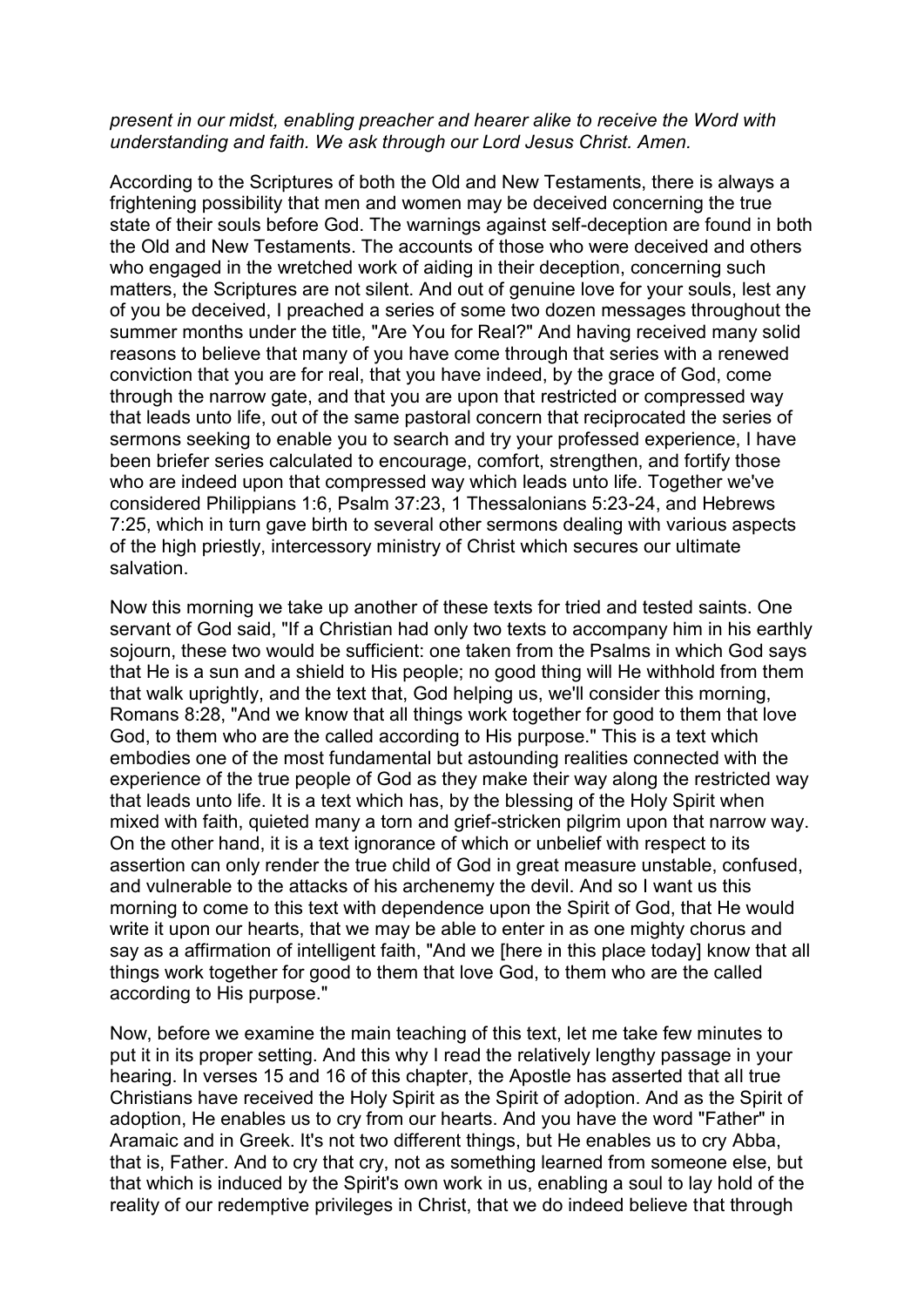the merit of the Lord Jesus, God has given us the status of sons and daughters, and has given us the very Spirit of His Son enabling us to call Him our Father. And that same Spirit, then, bears witness with or in conjunction with our spirits that we are indeed children of God. The Holy Spirit's ministry here is underscored in terms of His enablement that we may address God in terms of our true relationship to Him--He is our Father--and of given us that heightened confidence that we are indeed His children. But then in verse 17, he goes on and says, "if children, then we are heirs." We are those who are legally marked out to receive an inheritance. We are heirs of God and joint heirs with Christ. There is an inheritance yet to come to us. And it is God Himself who has appointed us to obtain this inheritance. And according to this passage, that inheritance will be fully ours, and we will come into the realization of it in our experience when we are glorified with Christ. He has already been glorified. He is at the right hand of the Father. When He comes at His second coming, we shall be glorified with Him. However, between our present status as the children of God indwelt by the Spirit who enables us to address God in terms of that reality--we call Him Abba, Father. He bears witness with our spirits, enabling us to clear our title to true status as sons and daughters. We are marked out to receive a full inheritance to be glorified with Him. Notice the language: "if so be that we suffer with him, that we be also glorified together." As surely as every true Christian has received the Spirit of adoption, as surely as the Spirit of adoption in every true Christian enables him to cry, "Abba, Father," as surely as every true Christian has to some degree the Spirit bearing witness with his spirit of his true identity, and as surely as every true Christian will be glorified with Christ, every true Christian will suffer Him between now and his being glorified with Him. Do you see that in the passage? If you don't see that, I'll pack up and go home. All the rest is meaningless. If you're convinced from the Word of God that in that narrow road, in that compressed and restricted way that leads to life, whatever joys--and there are many; whatever blessings--and there are many; whatever heights of ecstasy--and there are many; whatever seasons of abounding and overflowing exaltation in God and in His mercy--and there will be many--there will also be inevitably accompaniment of suffering. It is only those who suffer with Christ, according to this text, that will be glorified with Him. Now if that's so--and it is--then the Apostle as a sensitive pastor desires to buttress and nerve the people of God for their portion of suffering while they await their glorification. And so in this section of Romans 8, he gives three solid grounds for encouragement to the people of God in their sufferings while waiting to be glorified with Christ.

Consolation number one is covered in verses 18 to 25 and is summarized in verse 18: "For I reckon that the sufferings of this present time are not worthy to be compared with the glory which shall be revealed in us." He says as the first ground of consolation, there is a vast disproportion between the sufferings connected with our way to the celestial city and the glory that awaits us when we arrive at the celestial city. There not even worth to be compared. He doesn't say they can't be compared as apples and bananas. It's even unworthy to attempt a comparison. That's the first ground of comfort. My present sufferings, whatever they may be, in whatever combination, for however long they may come upon me, they are not worthy to be compared with the glory which shall be revealed. Hence, Paul can say of them in a parallel passage in 2 Corinthians 4:

"For our light affliction, which is but for a moment, worketh for us a far more exceeding and eternal weight of glory; while we look not at the things which are seen. but at the things which are not seen: for the things which are seen are temporal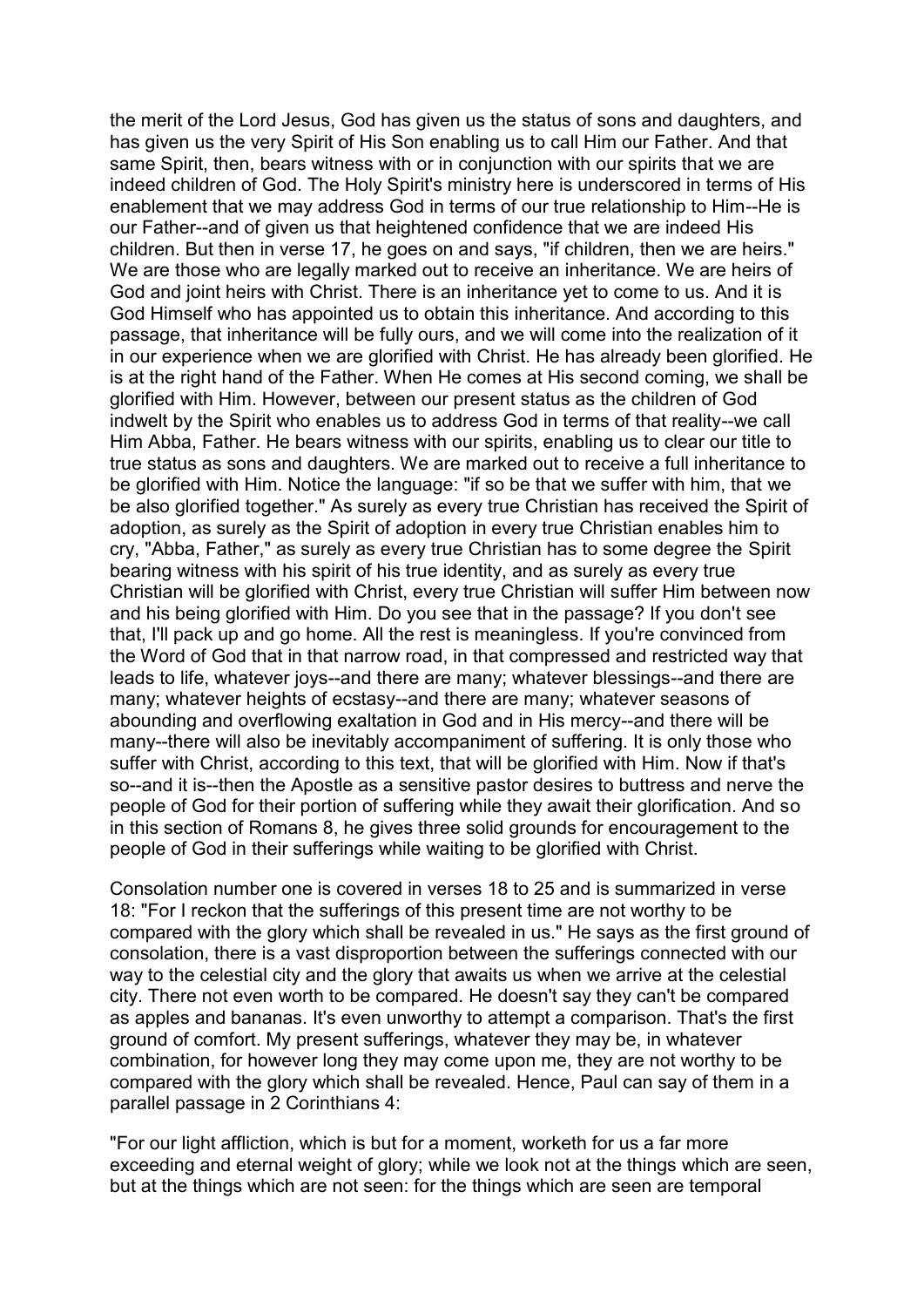[including our sufferings]; but the things which are not seen are eternal [that is the glory that awaits us]."

But then the second ground of consolation for the suffering saints as they make their way to glory is given in verses 26 and 27:

"Likewise the Spirit also helpeth our infirmities [the word for infirmity is the general word for weakness. And Paul points to our present state as one of weakness. Some would limit this infirmity to the inability to know how we ought to pray as we ought. But I cast in my lot with the expositors who say no, our infirmity is the present state of our pilgrimage. It is the state in which infirmity marks our steps. And as true children of God who have the Spirit of adoption, enabling us to cry 'Abba, Father,'what does a child of God instinctively do when he's made conscious of a concentrated eruption of a given infirmity? He calls upon God, doesn't he? Yet there's a great problem]: for we know not what we should pray for as we ought: but the Spirit itself maketh intercession for us with groanings which cannot be uttered. And He that searcheth the hearts knoweth what is the mind of the Spirit, because he maketh intercession for the saints according to the will of God."

Here is the second great ground of consolation. We not only have what the Apostle says is this disproportion between the sufferings of the present and the glory that awaits us, but in our perplexity of learning how to pray in the consciousness of our infirmity, we have an Intercessor within as well as an Intercessor above. We've contemplated together the intercession of Christ at the right hand of the Father. Here is an intercession of the Spirit in the theater of our own hearts. And I say it reverently, you have God praying in us, being heard by the God who knows the mind of God and answering according to the will of God. Tremendous consolation in a period of suffering when trying to be submissive to God, and yet recognize that this particular infirmity may be there as a trial to our faith to be removed by aggressive importunate prayer of which we heard in the previous hour. Or is it there to be a discipline as in the case of Paul (2 Corinthians 12:9). We know not how to pray. And in such times, it's not our groaning. But there is the Spirit's indictment of yearnings that cannot find articulation in words. And it is the Spirit Himself making intercession with groanings which cannot be uttered.

We have the consolation of this dimension of the Spirit's ministry shrouded with much mystery, and it's not my purpose to even attempt to expound it. But setting the framework for this third ground of consolation--and what is it? It is the marvelous encouragement that we know that while in this present stage of our pilgrimage with its suffering, with our felt infirmity, with the very things we read about in Romans 7 (our remaining sin plaguing us, a hostile world seeking to trip us up, providences that baffle and confuse us; were we to read the heart of God in what the hand of God dispenses, surely we would utterly misread His heart. Yet in the midst of that, we have the consolation of knowing that if we are indeed the true people of God, every single thing is working together, working in concert, working according to a divine prescription and design to produce good in the life of the child of God. So here, then, in this text, we have the third strand of Paul's encouragement to the true saints who know that suffering will be their portion until they are glorified.

Now, as we come to the text itself, I want you to consider with me the text under two heads. First: the distinctive identity of the true people of God. For whom is this text given? Who has the right to take this text as a scroll from God and to place within his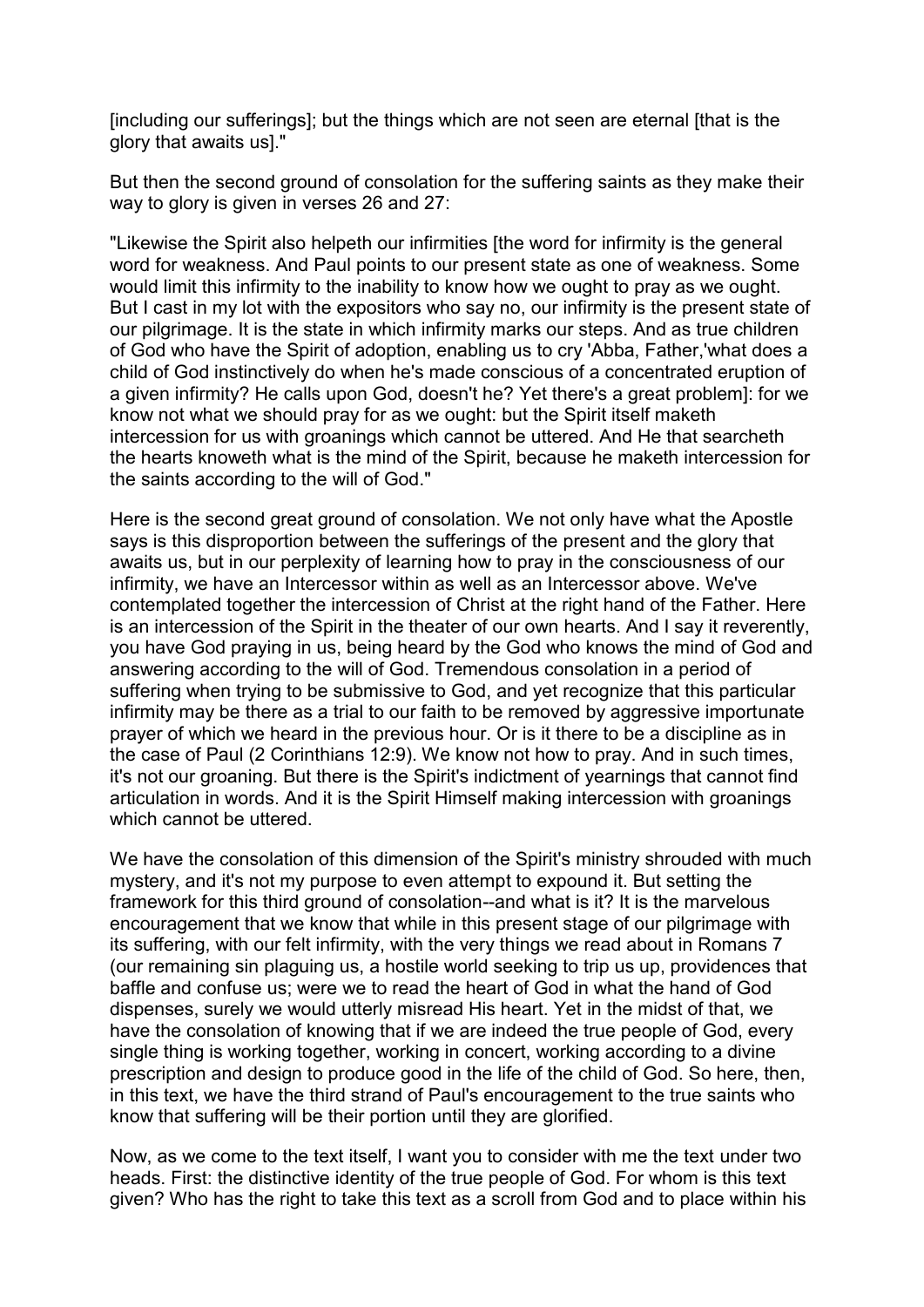own bosom as his companion throughout all of his earthly pilgrimage? Who has a right, as it were, to take this check that comes down from heaven and to place his name in it; make out to the order of. Well, in this passage, the distinctive identity of the true people of God is set before us in two ways: one with respect to their own subjective activity, and one with respect to God's sovereign activity. In a sense, the text is like a sandwich. And the meat of the sandwich, that which the deli piles up between the two slices of bread is the wonderful assertion, all things are working together for good. But for whom are those words intended? Well, let's look at both slices of bread, for those words are bounded on the one hand with the words "to them that love God," and on the other, "to them that are called according to His purpose." There's more words in the text identifying the true people of God than there are to set out the great blessing that is held out in the text. So it must be important.

And the first thing we learn about them is they love God. And these words come first in the original as reflected in the 1901 translation: "And we know that to them that love God...." The prevailing disposition of the hearts of the people of God is one of loving God. God is their chief delight. God is the supreme object of their affections, the fountain of their greatest joys. And they love the God who is, not a god who is the stuff of their own imagining. When Paul writes, "And we know that to them that love God...", that word (four letters in Greek, three letters in English) is a word into which the Apostle is packing all that God has revealed about Himself as He really is, and not as men would seek to shape and to form Him.

Think of what he has asserted about God in this epistle alone. He began in chapter 1, by focusing in verse 18 and following, that the wrath of God is revealed from heaven against all ungodliness and unrighteousness of men. The God whom Christians love, whose love to God is an identifying mark of their true state--they love a God who pours out wrath upon ungodliness and unrighteousness of men. They do not love this idol of whom people speak, "I can't imagine God harming any of His creatures whom He has made." You may not be able to imagine such a God, but He exists, my friend. And any other god is a idle of your own imagination. He is the God described throughout chapter 2 who will judge in the last day all of the unrighteous and the impenitent who store up for themselves wrath against the day of wrath and revelation of the righteous judgment of God, who will render to every man according to his deeds. He speaks of tribulation and anguish upon every soul of him that does evil.

Who is this God whom the true people of God love? He is the God revealed in the opening chapters of Romans as a God of inflexible holiness and righteousness, a God who is of purer eyes than to look upon iniquity, a God who will judge sin and transgressions. Thank God, He is also the God who is unfolded to us in beginning in verse 21 of chapter 3, this God who is now revealed in the Gospel of His Son, a way of righteousness, the God who so loved the world as to give His only begotten Son, that His Son might, in the language of the Psalm with which we opened our worship this morning, become the sin-bearing substitute to propitiate, to turn away the wrath of God by taking that wrath upon Himself. In the language of chapter 5, "God commendeth His love toward us, in that, while we were yet sinners, Christ died for us." This is the God who sent His Son, and sent His Son to die in the room and stead of sinners; raised Him from the dead. This is the God who says, "I have conceived and will implement a way whereby guilty hell-deserving sinners can be brought back into my favor and acceptance at no expense to My holiness and righteousness. I will conceive and implement a way whereby I will remain just, and yet the justifier of those who believe in My Son." That's the God, when Paul comes to Romans 8:28,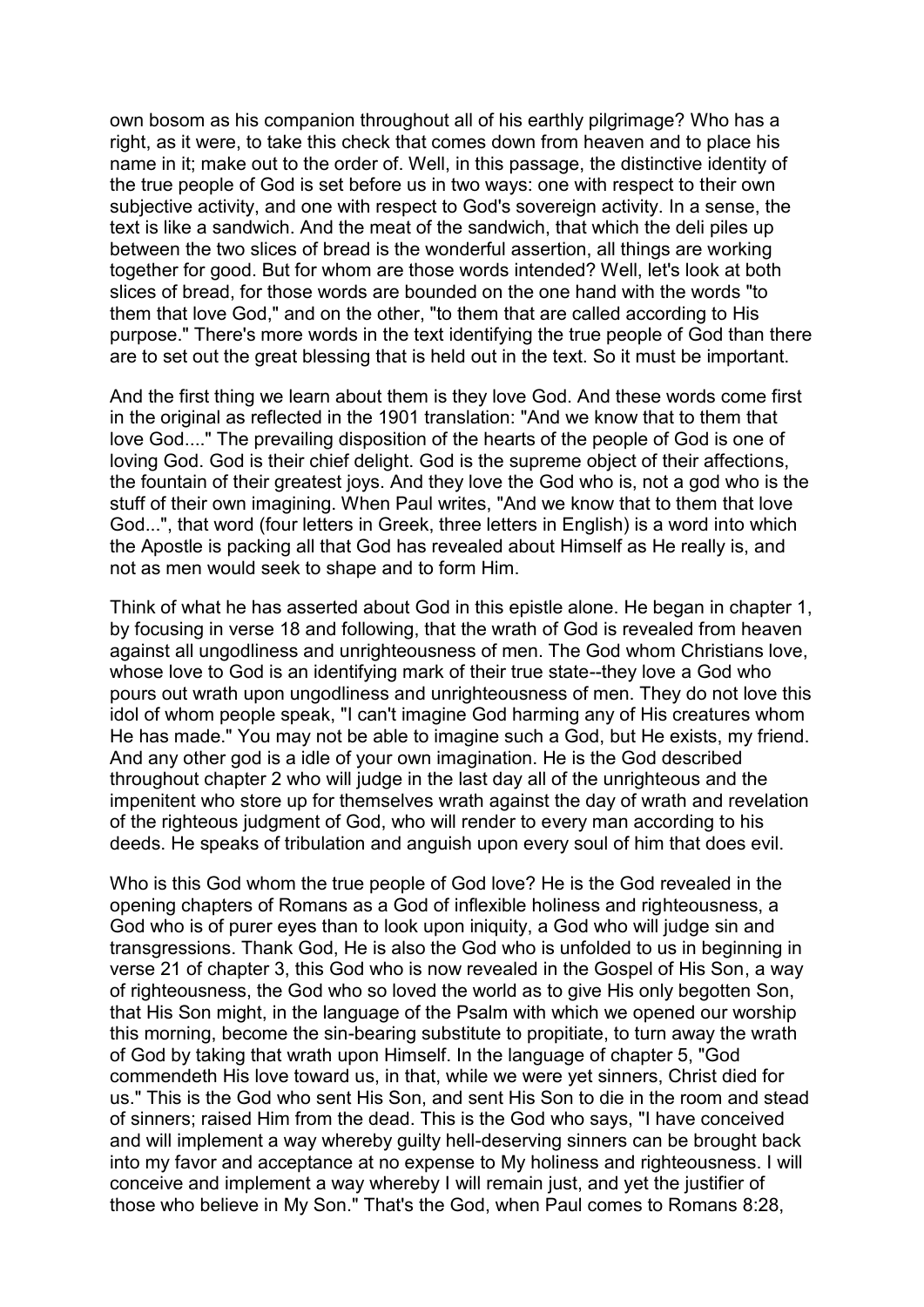this distinctive identity of the true people of God is that they love the God who is. As Octavius Winslow states the case, "There is nothing in God and nothing from God for which the saints to do not love God." Now, this was not always true of them, for in this very chapter, he said in verse 7, "For the carnal mind is enmity against God, for it is not subject to the law of God, neither indeed can it be." The mind of the flesh does not love God. It's enmity against God. Whatever polite, religious expressions it may give of tipping its hat to God, get down through the crust of externals, and you find in the heart of every unregenerate man, woman, boy, or girl one massive clinched fist raised in the face of God. The carnal mind, the mindset and disposition of everyone who is not indwelt by the Holy Spirit is one massive clinched fist against God. And it is manifested by the resolute refusal to have one's heart and life and affections and desires and thoughts and time all of life regulated by the law of God. The enmity to the person of God is manifested by insubordination to the law of God. And it can never, never be otherwise unless God Himself comes with a gracious intrusion and changes the state of affairs. But thank God, He has come, and the distinguishing identity of all the true people of God is that they love God. And my friend, you need look for no further index of whether you're a child of God or not than this: do you love God? You children, especially who by parental discipline and by the education of your conscience have not, and many of you will never be able to abandon yourselves to the grosser forms of sin that mark our society. The question is not whether you do you do this or that or don't do this or that . The question is, do you love God? If you love Him, why do you sit there and refuse to sing His praises in this very building Sunday by Sunday? You love your favorite football them; you love your favorite basketball team. I've seen you kids out on that playground get excited with you mouth and with your lips. Why? Because you love the game you're playing; you love to win. And there's nothing wrong with that, but you stand here mute. Why don't you praise God? Because you don't love God. You love what your friends will think. "It aint cool to sing out and praise God." If one of your friends should see you, they'd say, "Are you becoming a Mr. Goodie Two-Shoes?" If you love God, you manifest it by wanting to praise Him, by delighting when the Lord's Day comes. You don't look at Sunday as bummer day. You look at Sunday as the best of all the week; you can be in the midst of those whose mouths are not full of language that you have to hear at the school and on the playground. You long for the day when you can read your Bible; when you can be with your mom and dad and read your catechism, and have more time to spend with those who love the same God. And that's true of any child, teenager, adult. The mark of anyone who is among the true people of God is they love God. Do you love God? That's what I'm asking. Do you love God? If you don't love God, then this promise has nothing for you. This promise does not apply to you. This marvelous text is the possession of those who love God.

But now, if we ask the question, how did they come to love God?--look at the last part of the text. It moves from their subjective experience (they are lovers of God), and they are described as the ones who are the called according to purpose. And the word for "called" is used in the same way "saint" and "believer" is used to describe true Christians. It doesn't simply mean those who have been summoned through the Gospel, but those whom God has powerfully, not only summoned, but by the secret but certain operations of His Holy Spirit actually brought to partake of the blessings of Gospel grace in the Lord Jesus. They have been brought to repentance and faith. This is why in passages like Jude 1 and Revelation 17:14 and Corinthians 1:24, this same word is used. And it's clear in those contexts that it's referring to believers and to believers only. And here the Apostle in giving the distinctive identity of the true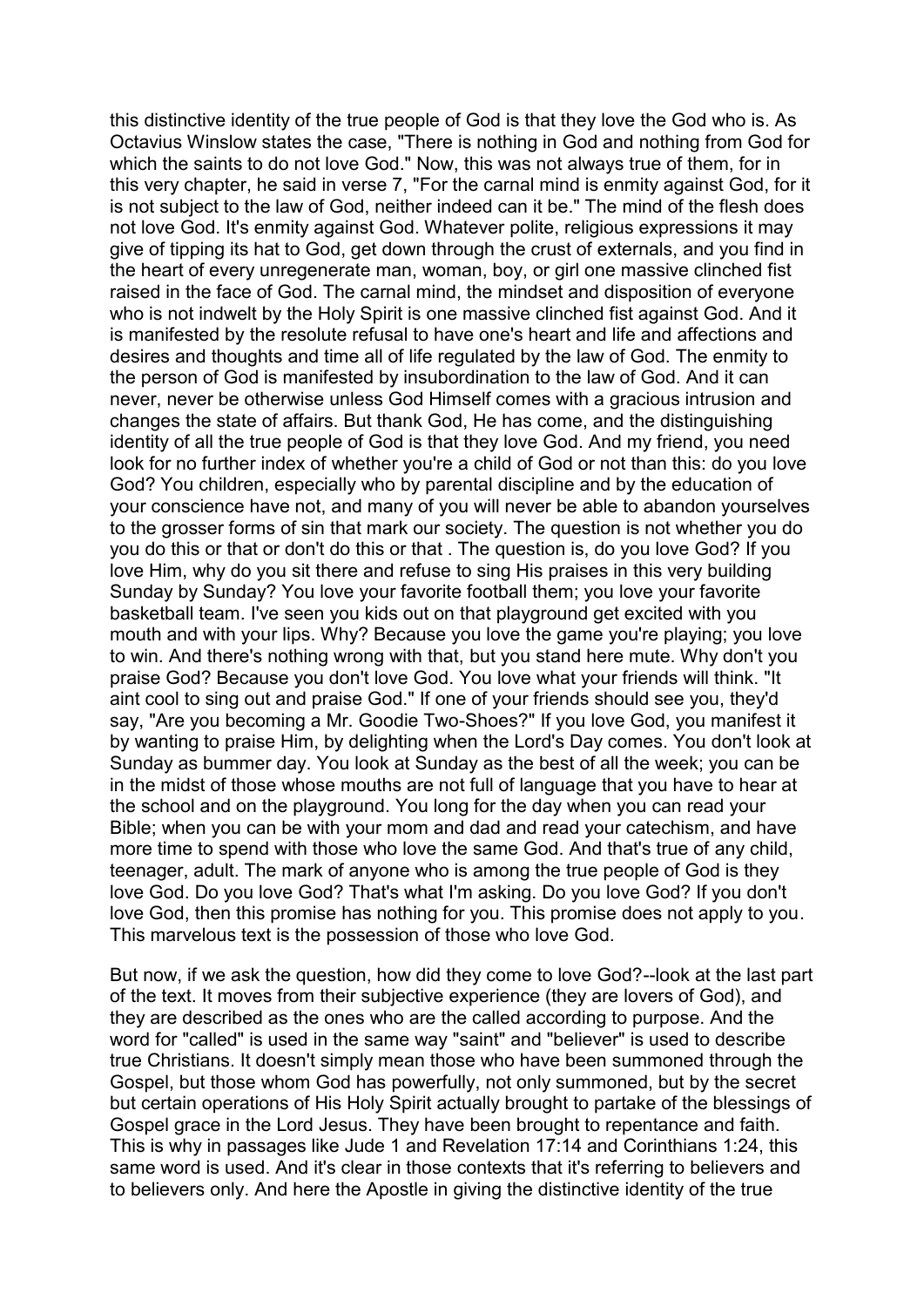people of God moves from their subjective expression of their identity (they are lovers of God) to that marvelous objective activity of God, which made them lovers of Himself: they have been called by God, and called according to purpose. This word "purpose" with but one exception in the New Testament refers to God's eternal, sovereign design of grace to His own. 2 Timothy 1:9 is perhaps the best commentary: "Who hath saved us, and called us with an holy calling, not according to our works, but according to His own purpose and grace, which was given us in Christ Jesus before the world began." They are the called according to purpose. This God who calls in the Gospel, the Gospel which sets out the love of God to sinners, this Gospel that calls sinners to repent and believe, this Gospel that God makes effectual in those whom He describes in the subsequent verses, the same group of people. The called according to purpose are those who are foreknown and predestined and eventually are called. Calling here is the result of God's foreknowing and foreordaining. And having called them, He justifies. And having justified them, He also will glorify them. So you see, this distinguishing identity of the people of God is that whatever differences there may be--and there are many--this they have in common: they are lovers of God, and they have been called by God according to purpose.

Now consider, secondly, the exalted privilege of the true people of God. What is the privilege of everyone who is a lover of God, who loves God because God first loved Him, and he's come to know of that love by the effectual call of God that has brought him to repentance and faith? What is the exalted privilege of everyone of them from the most immature to the most mature, Godly, Christ-like saint? What is the exalted privilege? Well, look at the text: "And we know that all things work together for good...." The essence of the privilege is to possess a present and certain knowledge that all things that transpire in this life of present suffering and infirmity are constantly and infallibly working together in concert for my highest good. How is that expressed? Well, look at the text: "We are knowing," the Apostle says. And the particular construction in the original refers to a fact that is well known and generally accepted. He used it in verse 22: "For we know that the whole creation groaneth and travaileth in pain together until now." We know that this world has been cursed by God and is under a curse. And it is yearning for its liberation that will come in conjunction with the glorification of the saints, particularly when they are given their resurrection bodies. It's used earlier in 7:14, there very passage read in our hearing: "For we know that the law is spiritual...." This is a fact acknowledged and recognized. It is not something that merely touches external deeds, but it touches dispositions and attitudes of the heart and mind. The basis of that knowledge for Paul and all who with him can say we know as ultimately the Word of God. We do not know this primarily by experience. We know it because God affirms it and illustrates it profusely in the Scriptures. And then--thank God--every Christian who has any experience on the narrow way more and more validates it in his own experience. But it's one thing to know what I have validated by my experience; it's another thing to try to learn it from my experience. And Paul says, "We know...." And what are we knowing? We know that all things [now whenever you find the word "all things" in Scripture, just like the word "everyone" and "all" and "the world," you've got to look at the context and see what the limits of the terminology are. And in this context, obviously the primary reference would be to the all things of our sufferings and our afflictions that mark us in this present stage of our pilgrimage. But unless there is some compelling reason to limit the all things to that in the remainder of Scripture, then we are warranted to see in those words "all things," not only that which is immediately under consideration, but when the rest of the Scripture indicates all things means every created reality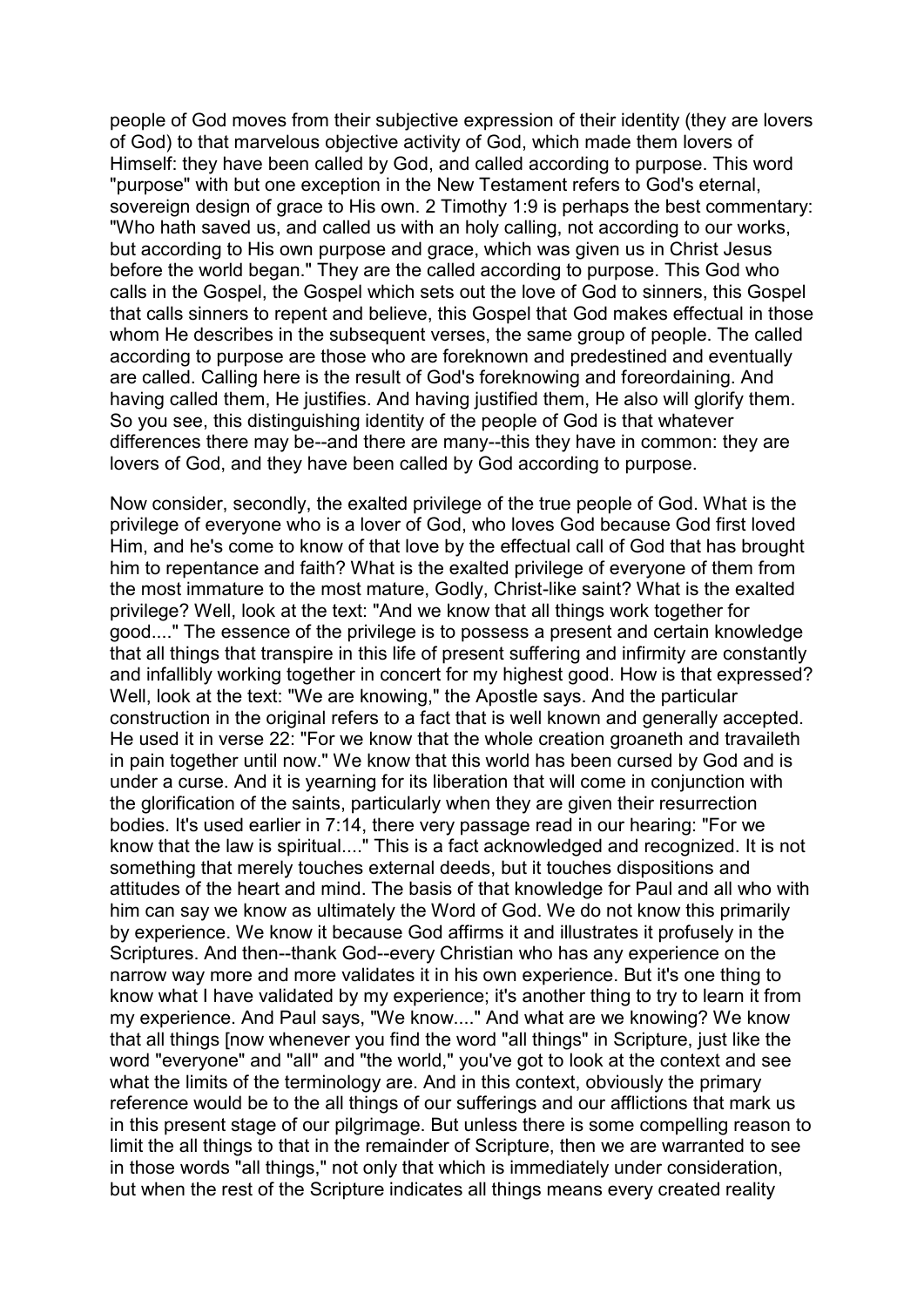under the sovereign, providential care of God is indeed working together for our good. "We are knowing," Paul says, "are working together." Now notice, he doesn't say all things are just working, but working together. He uses a compound word, the word "to work" with a prefix that means together. This is the same word used in 2 Corinthians: "We are workers together with God and the Gospel. He calls us alongside to be workers with Him. And the text says that all things are working together.

As I sought for something to illustrate it, the only illustration that came to my mind- and for you who have never seen this, I'll just have to describe it. It would be a transmission, not an automatic transmission, but a 5-speed transmission. If you were to loosen the bolts that would enable you to put that transmission upon the table, and you were able to take away the outer casing without dismantling any of the gears, what would you see? You would see an amazing combination of gears of different shapes and sizes, which when a drive shaft is connected to them, they all turn and work together to move that car from zero to whatever the legitimate speed might be when he's up in the 5th gear so that it may accomplish its purposes as a motor vehicle. Now, it's in the combination of those gears and precisely the shape and size that each one has been made in relationship to all of the others precisely as it has been placed by the engineers in the transmission, that when it is properly put together and mounted on the car and a man gets in, it moves smoothly through the five gears. They are all working together for a certain end. However, if I simply drop the transmission, take off the casing, then take apart all of the gears and spread them according to size and weight on the table, they may cause me to be amazed that all of that stuff was in there when I worked through the gears, but they are not working together for any good. Spread out on the table, they're just a bench full of gears. But put together according to a wise design and an intelligent plan, they accomplish a marvelous thing. They enable the power transmitted from the engine to the drive shaft to propel that car along the highway. That's the picture here. Paul is not saying we know that every single thing isolated as an event is working together for good. No, the gear in itself is just a gear. But it's in the coming together and the meshing of all of these things that the privilege of the true people of God is to be seen that all things are working together for what? Look at the text: "for good." It doesn't say for immediate comfort, for immediate joy, for personal advantage and promotion. But all things are working together for good. They are for our benefit. They are not detrimental, but beneficial.

Paul uses the word "good" in Romans 13:4 in a way that may help us to grasp what he is saying. Speaking of the civil authority, "he is the minister of God to thee for good." His presence is designed to be beneficial. Again, in chapter 15 and verse 2, "Let every one of us please his neighbour for his good to edification." Let us seek to please our neighbor by doing the beneficial thing that will result in his being built up in his Christian faith. And here is this marvelous statement that I as a child of God, one who loves God, called according to divine purpose in the path suffering, infirmity, and affliction as I make my way to the Celestial City, it is my privilege to have a present and certain knowledge that all of the things that transpire in this life are constantly and infallibly working together in concert for my highest good however intense the present pain and disappointment may be.

Now, what are the implied realities that make such a knowledge possible? Well, obviously God's absolute sovereignty over everything that comes within the orbit of the all things that touch my life. How can I know that all things are working together,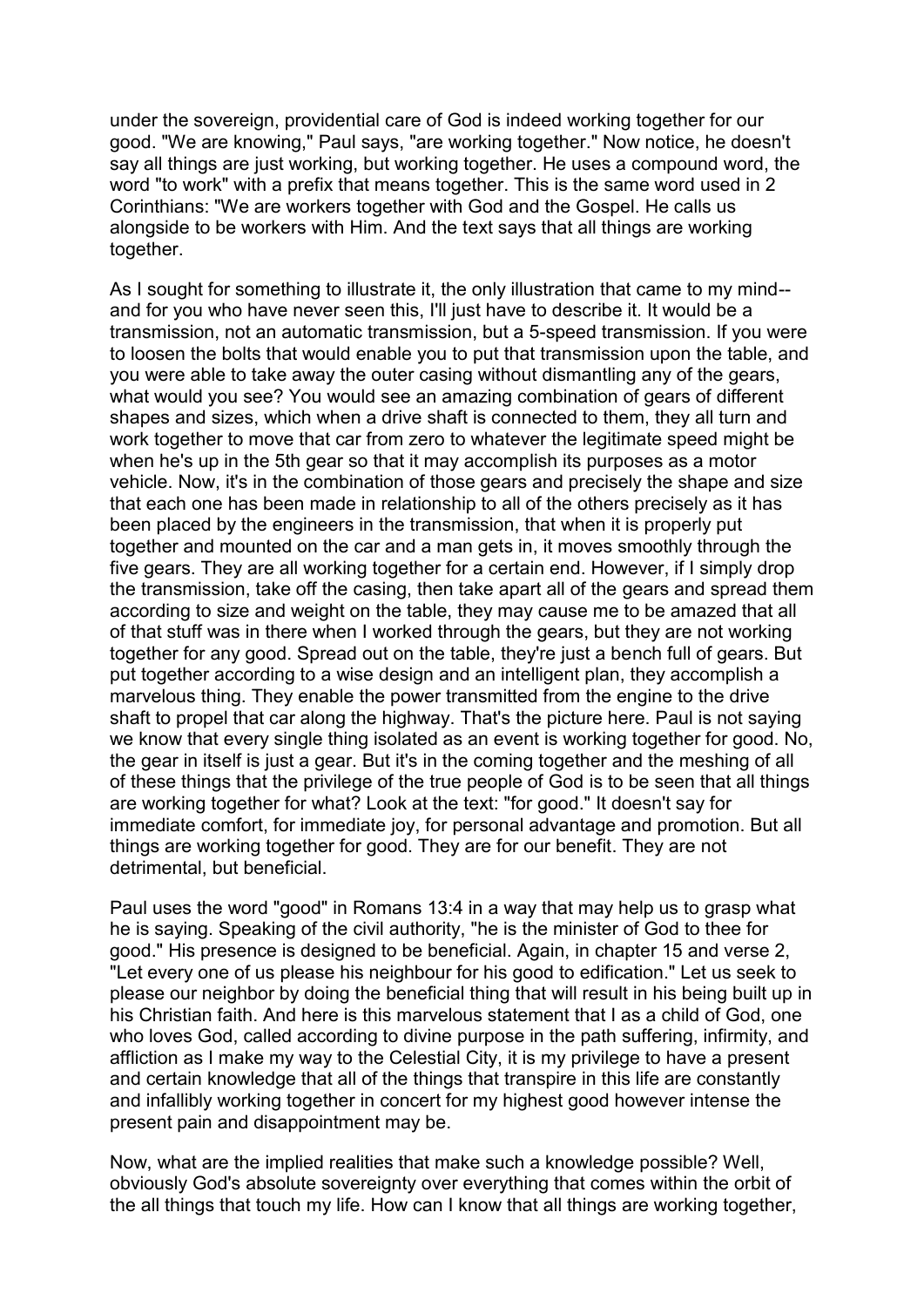let alone working together for my good, if someone is not controlling the working of all things? This text alone would be one on which we could rest the absolute sovereignty of God over every single atom and subatomic particle in God's universe. How can every single thing be working together at all, let alone working together for a specific design that God says will always be my ultimate good, unless God is controlling all things? He must control them. There must be an engineer designing the gears if ever we're to hope that throwing them together in a transmission casing is going to mean that the car can move smoothly through the five gears and attain to highway speed. If everything's up for grabs, if everything's at the mercy of brute chance, or as one leading Christian writer recently said, "God will never, never force His will on any one of His creatures. Our prayers may influence God to do that, but God would never take the initiative to do it." You see, if we have man in control, worse yet, one who is far more mighty than we are, the prince of darkness, then this text could simply never have been written by the Holy Spirit. As the shorter catechism says, "God's works of providence are His most holy, wise, and powerful preserving and governing all His creatures and all their actions." And it's because of that truth that Paul can write as he does. He is implying this reality in asserting this. God's absolute sovereignty over all things is expressed in His specific providential control of all things.

And the second implied reality is God's unchanging love and purposes of grace toward His own. When Paul says, "And we know that all things work together for good to them that love God, to them who are the called according to his purpose," he can make that assertion because everywhere God reveals He has an unchanging love and immutable purposes of grace toward His own. That's what launches Paul into verse 29 and 30, which I'm not going to attempt to expound this morning.

You see, people say, "You know, Pastor, when I come to church, I don't want theology. I just want nice little...." My friend, this is one of the most well-known promises in all of Christendom, and yet it is packed through with the highest theology imaginable. It has the theology of God's effectual calling. It has implicit in it the theology of God's absolute sovereign control over all things; the immutably of His purposes of love to His people. This is the stuff of which real Godly, holy shouting is made. When these truths grip you, shout as long and loud as you want in the appropriate places. Jump as high as you want in the appropriate places. But when you come down, you've got something more than mush under your feet. You've got these granite blocks of solid Biblical truth of a sovereign God who orders everything in His world; whose heart is towards His people with immutable purposes of love and grace, and therefore, and therefore alone, we can say with Paul, "We know that to those of us who love this God, all things are working together for our good."

Now, by way of application, what does this say to us in practical terms? To the true people of God, this is the first thing it will do if by the grace of God we lay hold of it: it will impart a deep settled peace with respect to all of the unknown things of my future. Many a child of God wastes spiritual, mental, and emotional energy wondering, "What if in my family history, I will most likely be unusually vulnerable to this or that illness. In terms of this, that, or the other, it appears to me that I may well be...." And you're constantly anxious about the future. Child of God, if you get hold of this truth, "I know that whatever things will comprise the all things of my life, for however long God keeps me on the restricted way that leads to eternal life, all along the way, all of those things will be like a well-meshed gear box over which God's presides always moving to my ultimate good. Therefore, when God places something before my eyes that seems to have written all over it "evil," "destructive," I can say,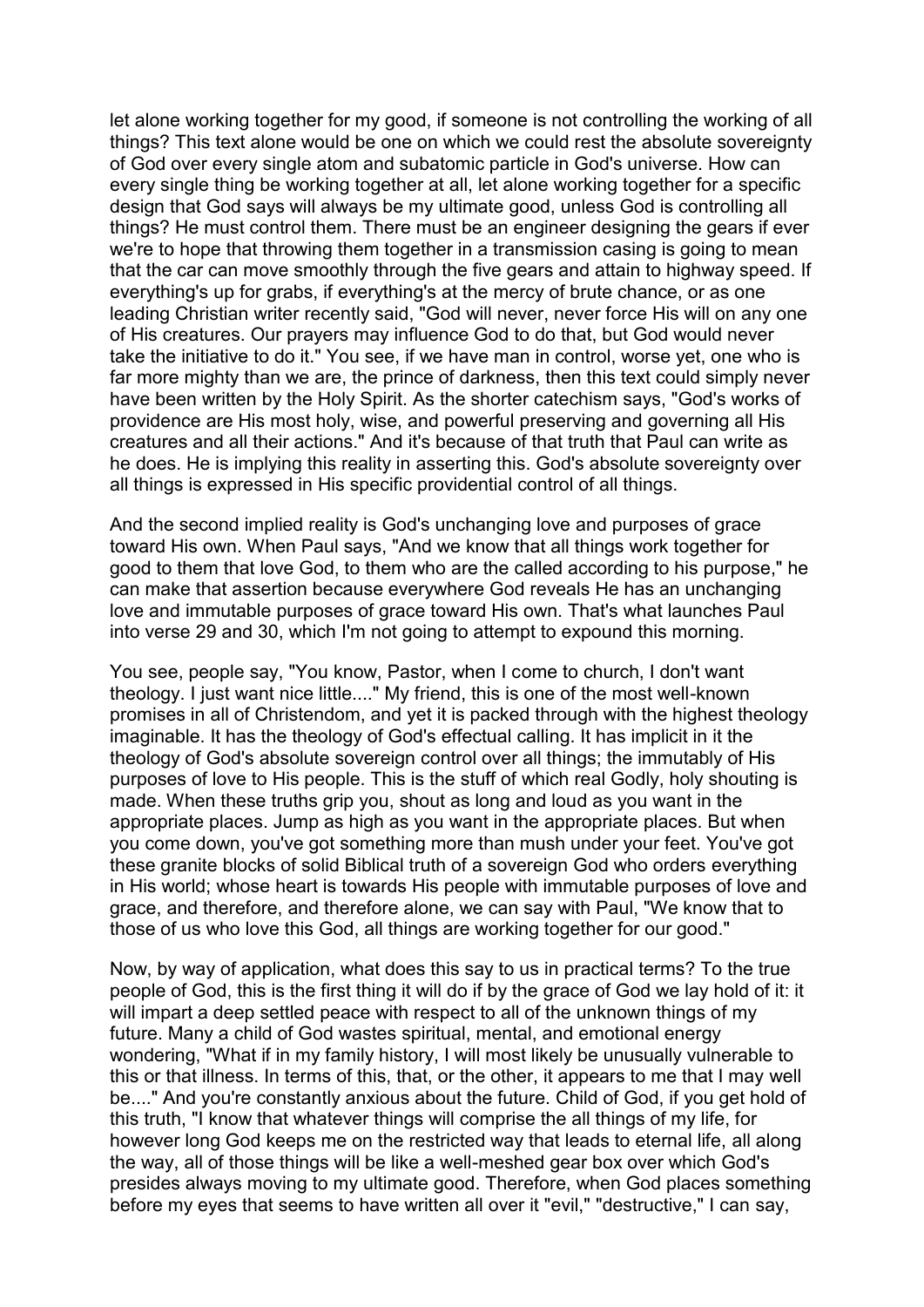"No, it will work together for good, because God has declared it." It's not my ease, my pleasure, my material prosperity God is committed to, but my good. If we read on in the passage, that greatest good is conformity to the likeness of His dear Son. You timid saints who cannot think of the future without deep disruption of you peace, pray this text in until God weaves it into the very texture of your soul.

Secondly, it will enable me to render a principled submission and believing response to the dark providences that presently accompany me. I'm sure there are not a few of you sitting here this morning with dark providences accompanying you. Now, what are you going to say? Are you just going to render a reluctant sort of stoical submission? "God's boss, and I know I can't throw Him over, and I know somehow He's in control." What a difference when you can say, "Lord, I don't have a clue how any good can come out of this, but You have said--and you are worthy of my trust--all things are working together constantly for my good. Otherwise, we're going to be like old Jacob. Right at the time when things in the plan of God were never better, he said, "All these things are against me. You want me to go down into Egypt. I already lost one of my sons, and the other one is being held hostage." And never was he ever closer to being able to say by sight, "All things are for me." But it didn't change reality. God was ordering everything from that spirit of envy that caused Joseph to be sold into slavery and all of the events. Just going through that portion yesterday, I told my wife there's something thrilling, it's like I've heard it for the first time, listening to those chapters in Genesis on the life of Joseph. Well, dear child of God, if you get hold of this text, whatever dark providences are presently pressing in upon you, you can look them straight in the eye and say, "I know that all things are working together; they're meshed, they're in sync because I love God. And I love God because He first loved me and effectually called me into the orbit of a saving response to His love in Christ. And if that God did that for me, then surely He can't have a gram of meanness in His heart. He's worthy to be trusted. And to say through your tears and through the bitterness and pain of that present dark providence, "All things are working together for my good."

Then thirdly, child of God, it will effect a blessed liberation from the crippling effects of vain regrets over my past failures and sins. You see how we've covered the future, present, past. Am I speaking to some who are crippled because you lived with vain regrets. I didn't say periodic renewed penitence and humiliation for your past failures and sins. That's Biblical. David as a man long since forgiven said, "Remember not against me the sins of my youth." And Ezekiel said, "You will put your hand upon your mouth and never open it again for shame when I have forgiven you all of your sins." There is an aspect of an ongoing disposition of brokenness, that upon the remembrance of past failures and sins, there is a deepening of our humiliation and a reaffirmation of our repentance. I'm not talking about that. I'm talking about vain regrets, vain regrets looking back and saying, "O God, if only I hadn't. O God, if only I had. Lord, if only could." Those are vain regrets. You can't go back. You did it. You left undone what you should have done. It's vain regrets that paralyze and cripple you for present duties. And child of God, without in any way attributing to God anything of the moral defilement our sin in its origin or its performance, if I can't believe God overrules my sins for good, then I've had it. Isn't that what we studied last week?

"And the Lord said, Simon, Simon, behold, Satan hath desired to have you, that he may sift you as wheat: but I have prayed for thee, that thy faith fail not: and when thou art converted [clearly indicating, Simon, you're going to turn away, you're going to sin, you're going to need a new conversion, you're going to need a fresh turning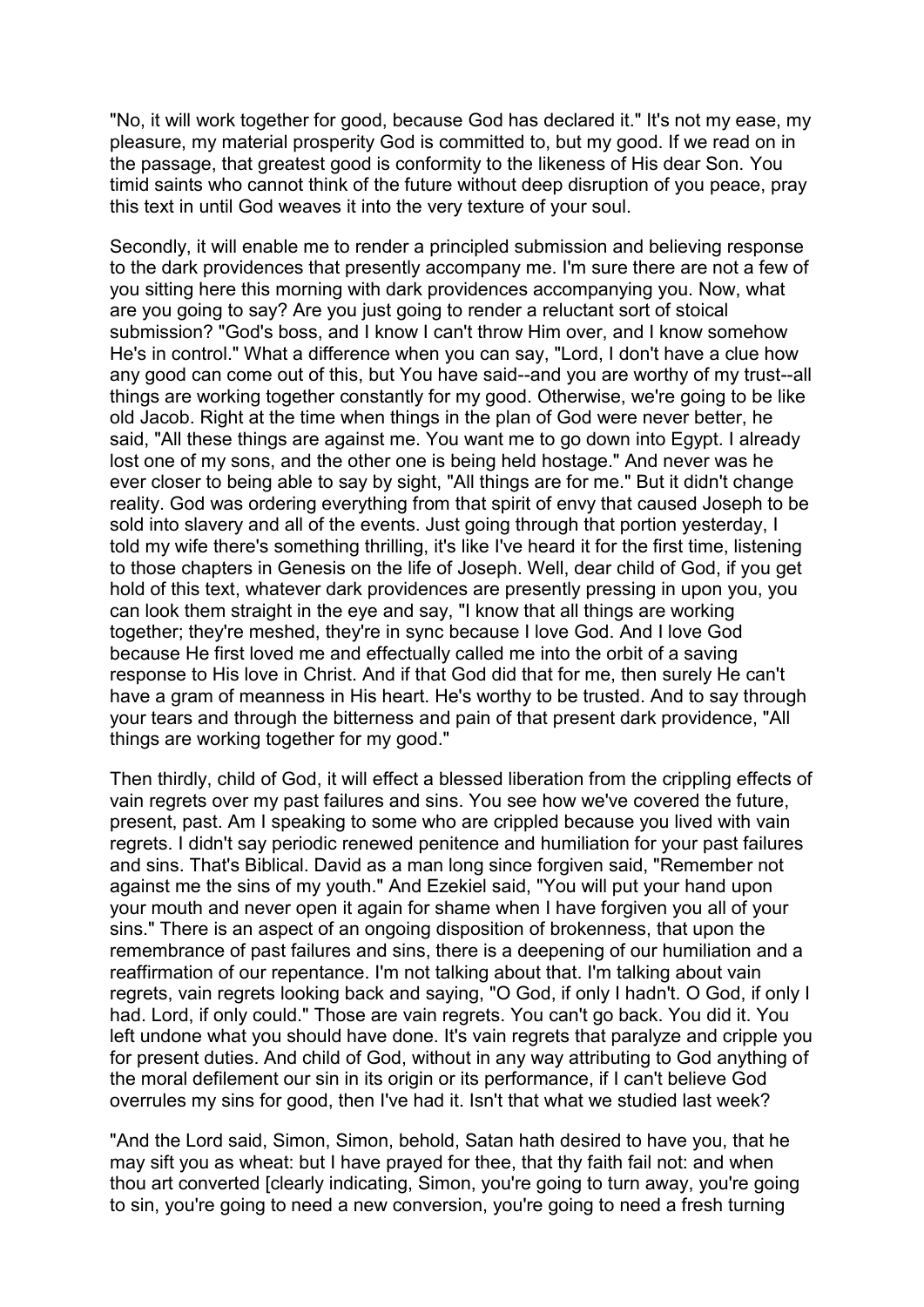from your sin of denial of me], strengthen thy brethren [a clear implication being the experience of your denial and its humiliation and its subsequent self-revelation and repentance and appropriation of My pardoning grace is going to make you more fit to strengthen your brethren.]."

All things, all things--stop your vain regrets. Learn from the past. Apply the Biblical principles that you will be wiser from past failures and follies. But dear child of God, abandon vain regrets. They are in fact a negation of this truth: all things are working together for good. God often grows some His most exotic and beautiful flowers on the dunghill of our sin. The dunghill is all our doing; the flower is all His grace. Where would you and I be without Psalm 51, Psalm 32, and Psalm 6? Those are some of the exotic flowers God grew on the the dunghill of David's horrible sin. Where would you and I be without Peter's denial and his subsequent repentance and restoration to usefulness? Where would we be without the record of John Mark who folds under pressure and goes back to Mama and to Auntie and to home base. Later on Paul says, "Bring Mark with you, for he is profitable for the ministry." Where would we be without those exotic flowers God has grown on the dunghill of human failure? This text enables us, without in any way turning the grace of God into lasciviousness and thinking, "Well, then, let's sin that grace may abound." No, because a man who loves God, according to 1 John 5:3, "This is the love of God, that we keep His commandments." And a man who truly loves God does not contemplate willfully sinning against God in order to bring glory to God. That's blasphemous. So you see, God has hedged up this truth just by the way He describes His own. If you love God and have been called according to purpose, you've been called unto holiness; your heart is set upon a life of holiness. But you do not attain what your heart desires. When you've gone in true repentance and sought forgiveness, according to the promise of God, "If we confess our sins, He is faithful and just to forgive us our sins, and to cleanse us from all unrighteousness." Lay hold of the promise; ask the Spirit of God to seal it afresh to your heart. And with a fresh scent of His pardoning kiss upon your cheek, go forth to serve Him unhindered by vain regrets.

But you say, Pastor, "What does the text say for those who don't love God?" It says nothing. You've got to live in this cruel dog-eat-dog world, not only with men ready to consume you, but with this very God having a controversy with you this morning. For my Bible says the wrath of God is abiding upon those who believe not--right now. It is abiding. It hasn't come down upon them, but it abides over them like a mighty boulder hung by a cable that is being strained to it's capacity. And just one added pressure on that boulder would snap the cable and bring it down upon your head. So the wrath of God hangs upon your head if you don't love God; if you don't embrace His general overtures of mercy and pardon in the Gospel. My friend, in a very real sense, your existence is a life of dodging the bullets of divine wrath. But you won't dodge forever. Can't we make you jealous to become a Christian? O, if we could through jealousy alone make you see what a wonderful thing it is to be in such a place where you know that every single thing that transpires in your life is conspiring for your good, not because of your cleverness, not because of your ability to plan it all out, but because there's a sovereign God who lives and governs the heavens, and He is putting it all together and managing it for my good. O, that we could make you jealous to go to our God. And the only way you can go to Him is through the Savior He sets before you, who is willing and able to receive all who will come to Him and embrace as their all, as their only hope of mercy, as their only mediator between God and man.